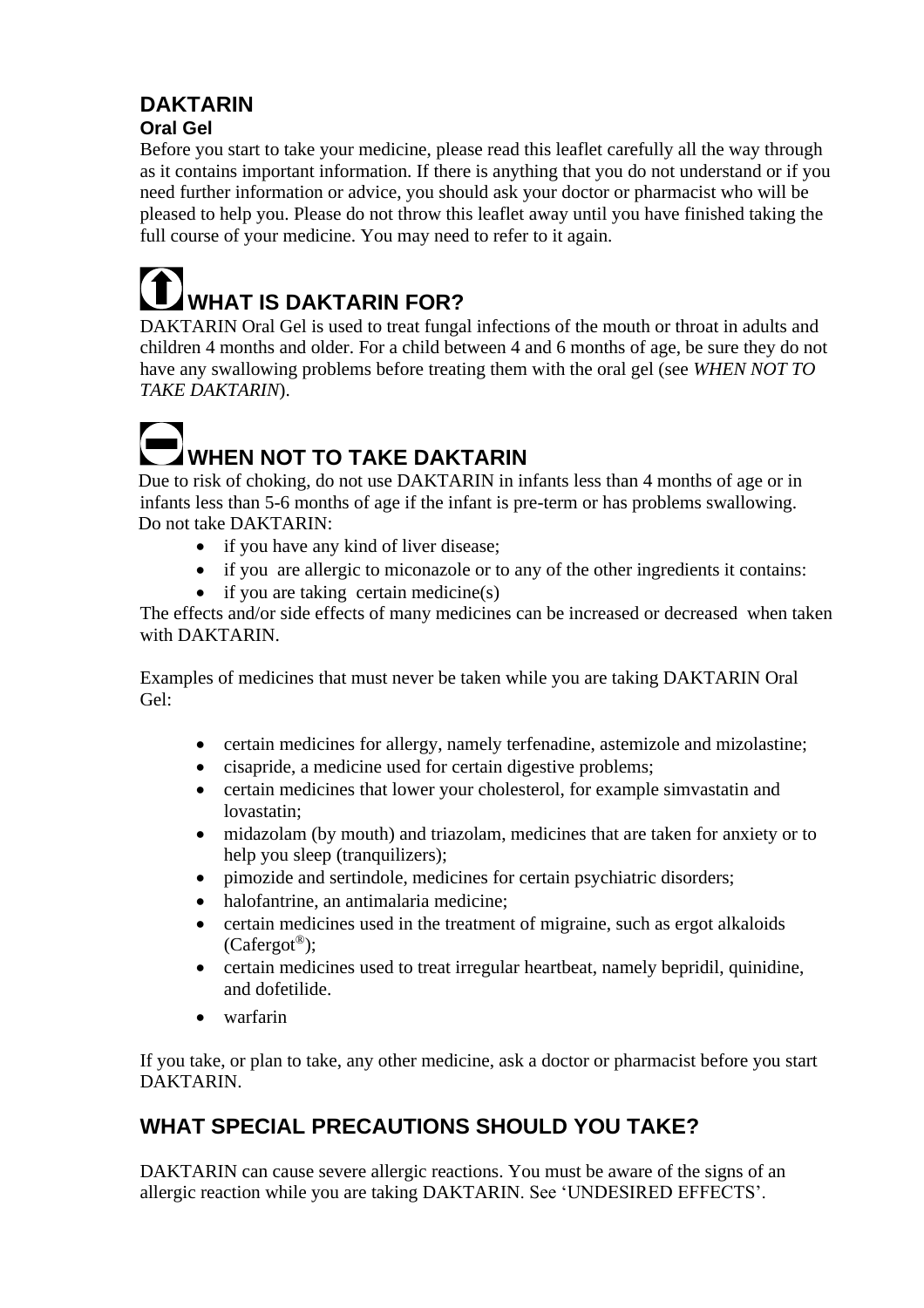

DAKTARIN Oral Gel is sticky. This ensures that it stays in the mouth as long as possible. It is important to make sure that the gel does not close off the child's throat as the child could choke on it. Take the following precautions:

- divide each application in smaller portions never put the whole amount into the child's mouth all at once;
- apply the gel to the affected areas of the mouth (white patches) with a clean finger and according to advice from your doctor or pharmacist,
- never put a large portion of gel in the back of the throat.
- if you are breast-feeding, never apply the gel to your nipple to treat the baby.

# **Pregnancy**

If you are pregnant or think you may be, you should inform your doctor, who will decide if you can take DAKTARIN.

# **Breast-feeding**

If you are breast-feeding, you should consult your doctor first, who will decide if you can take DAKTARIN. If you do breast-feed, do not apply the gel to your nipple to treat your baby.

# **Other medicines**

Tell your doctor, dentist, and pharmacist what medicines you are taking. Some medicines must not be taken at the same time as DAKTARIN, and if certain medicines are taken at the same time, changes may have to be made (to the dose, for example). (see *WHEN NOT TO TAKE DAKTARIN)*

Combination with some other medicines may require additional monitoring for the drug effects or side effects, or a dose change for either DAKTARIN or the other medicine. Examples are:

- the blood thinning medicine warfarin
- certain medicines that are taken by mouth for the treatment of diabetes
- certain AIDS medicines such as HIV protease inhibitors;
- certain medicines used in the treatment of cancer;
- some products that act on the heart and blood vessels (certain calcium-channel blockers);
- cyclosporine A, tacrolimus and sirolimus, which are usually given after an organ transplant;
- phenytoin, a medicines used for the treatment of epilepsy;
- certain anesthetics used in hospitals such as alfentanil;
- sildenafil, a medicines to treat male impotence;
- certain medicines for anxiety or to help you sleep (tranquillizer);
- certain medicines for tuberculosis;
- methylprednisolone, a medicines given by mouth and injection for inflammation;
- trimetrexate, a medicines used to treat a certain type of pneumonia.
- ebastine, a medicines used for allergy;
- reboxetine, a medicines used to treat depression.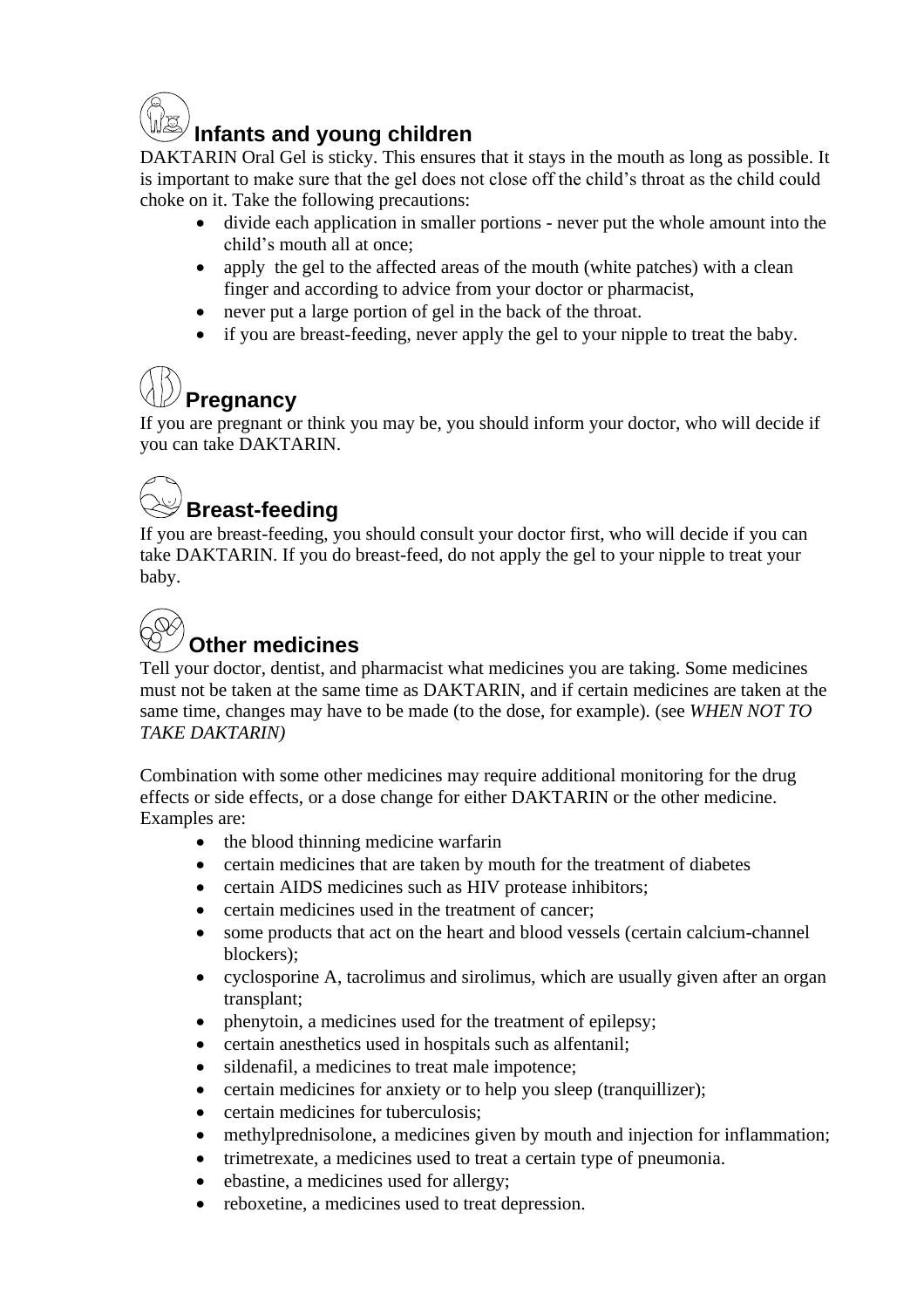If you are using any of these or any other medicines , please discuss the matter with your doctor or pharmacist.

While taking DAKTARIN Oral Gel do not start a new medicine without first informing your doctor or pharmacist.

# **Driving or operating machinery**

DAKTARIN does not affect your alertness or driving ability.

**HOW TO TAKE DAKTARIN AND HOW MUCH** 

DAKTARIN comes in the form of oral gel to be taken by the mouth. The amount of DAKTARIN you will need to take and how long will depend on the type of fungus and the location of the infection. Your doctor will tell you exactly what to do. Continue the treatment for at least a week after all symptoms have disappeared.

The gel should not be swallowed immediately, but kept in the mouth as long as possible. If you are wearing dentures, remove them at bedtime and brush them with the gel. This can prevent your dentures from becoming infected too.

## **Recommended dosage for treatment of infections of the mouth or throat:**

### *Adults and children 2 years and older*

2.5 mL (1/2 measuring spoonful) of gel, applied four times a day after meals;

### *Children 4 months to 2 years*

1.25 mL (1/4 measuring spoonful) of gel, applied four times a day after meals. Divide each dose into smaller portions and apply to the affected areas with a clean finger.

# **WHAT TO DO IF YOU FORGET TO USE YOUR MEDICINE**

If you forget to use your gel, do not take the missed dose, but take the next dose as usual and continue your course of medicine

*To open the tube unscrew the cap and pierce the seal of the tube using the pin on the top of the cap.*

# **UNDESIRED EFFECTS**

If DAKTARIN blocks the throat, infants and children may choke.

Severe allergic reactions have been reported with DAKTARIN. The signs of a severe allergic reaction may include:

- A swollen face, lips, mouth, tongue or throat
- Difficulty swallowing or breathing
- Itchy rash (hives)
- Fainting

Stop taking DAKTARIN and get emergency medical help straight away if you notice or suspect any of these side effects.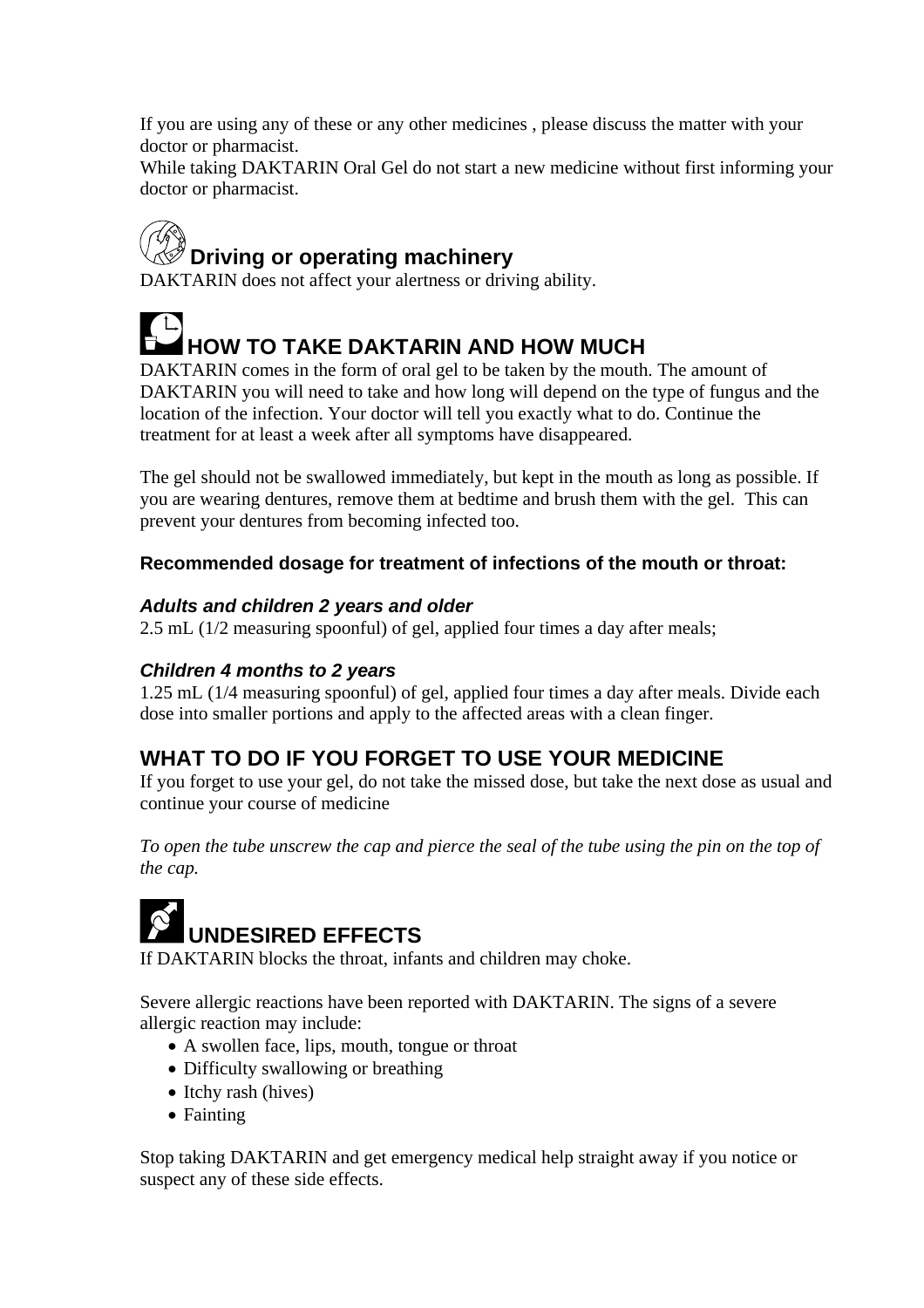#### **Common (affects less than 1 in 10 people):**

- Change in sense of taste
- Dry mouth, mouth discomfort
- Nausea, vomiting
- Strange taste to the medicine

#### **Very rare (affects less than 1 in 10000 people):**

- Life-threatening rash with blisters and peeling skin over much of the body (toxic epidermal necrolysis)
- Severe rash with blisters and peeling skin, particularly around the mouth, nose, eyes and genitals (Stevens-Johnson syndrome)
- Hives
- Skin rash
- Red rash covered with small pus-filled bumps that can spread over the body, sometimes with a fever (acute generalized exanthematous pustulosis)
- Severe rash over the body, usually with fever and swollen lymph nodes, and effects on blood cells and organs (drug reaction with eosinophilia and systemic symptoms or DRESS)
- Choking
- Diarrhea
- Sores in the mouth
- Tongue discoloration
- Inflamed liver

Nausea and vomiting are very common side effects (may affect more than 1 in 10 people) in children and bringing up stomach contents into the mouth (regurgitation) is common.

If any of the side effects get serious, or you notice any side effects not listed in this leaflet, please tell your doctor or pharmacist immediately.

# **NOVERDOSE**

If you have taken too much DAKTARIN, inform your doctor. Possible signs of overdose include vomiting and diarrhea.

#### *Information for the doctor in case of overdose*

- *Treatment is symptomatic and supportive.*
- *There is no specific antidote.*



Keep DAKTARIN between 15 and 30°C (normal room temperature). This medicine can be kept for only a limited period. Do not use DAKTARIN after the date (month and year) printed after "EXP", even if it has been stored properly.

You are advised to return unused medicines to your pharmacist.



DAKTARIN is a medicine against infection with fungi including yeasts.